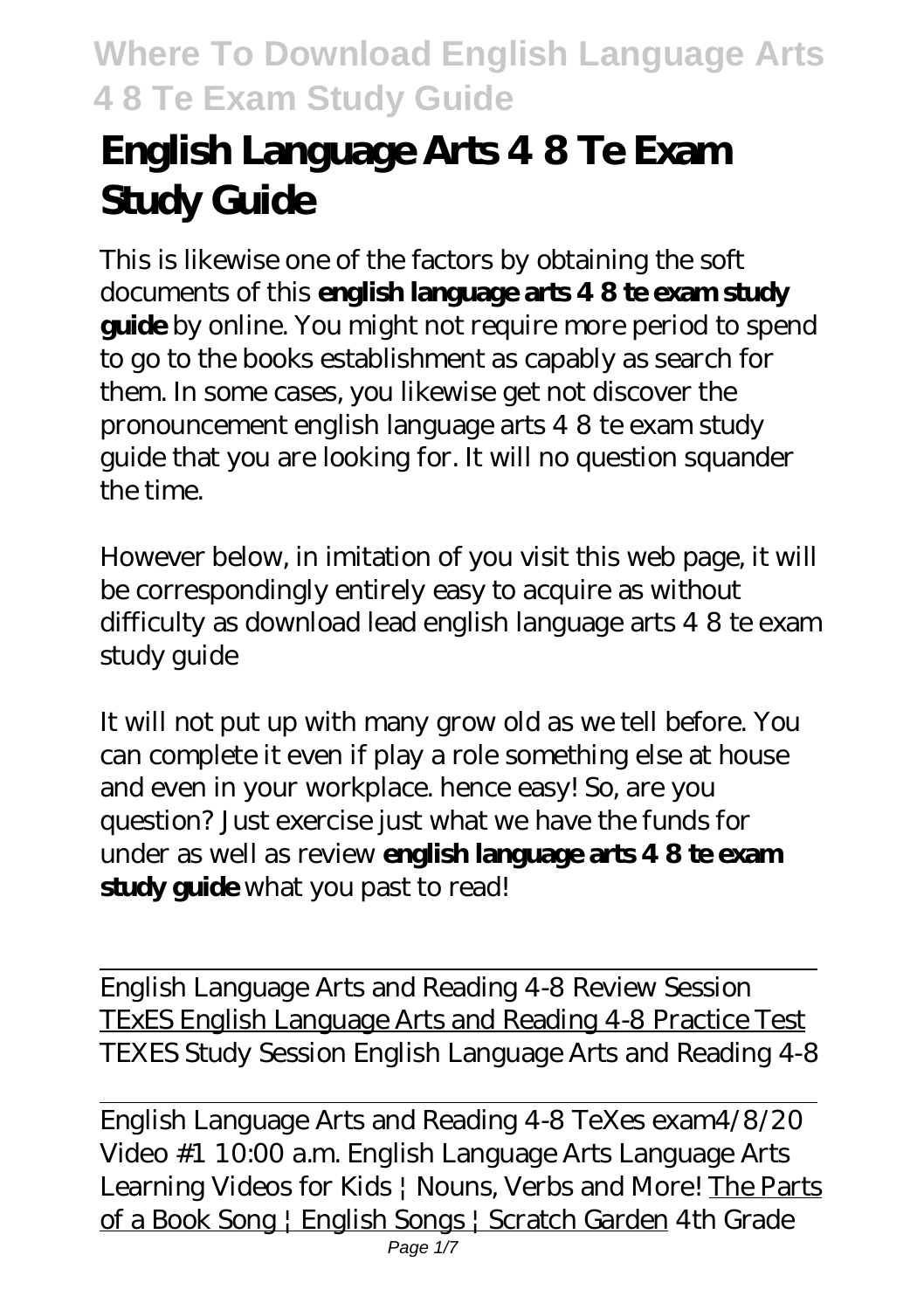*Language Arts Compilation Parts of a Story | Language Arts Song for Kids | English for Kids | Jack Hartmann Free Praxis II (5038) English Language Arts: Content Knowledge Study Guide*

Free TExES EC-6 English Language Arts (801) Study Guide Simile Lesson | Classroom Language Arts Video*Can You Pass an SAT Vocabulary Test? - 80% Fail!* IQ TEST - 20 real IQ test questions *Basic English Grammar: Parts of Speech – noun, verb, adjective, pronoun, adverb...* Unit 8: 2nd Grade For Kids 7 8 years - Hooked on Phonics 2010 *Passing the TExES exam on my FIRST try FREE GED Language Arts Practice Test 2020! 10 Math Games That'll Boost Your Brain Power By 80%* How I passed the PPR exam *[1-20] 1000 English Grammar Test Practice Questions*

Free Praxis II (5081) Social Studies: Content Knowledge Study Guide*Action Verbs for Kids | Language Arts Video Lesson Capitalization Rules | Classroom Language Arts Video* A Cool Grammar Test That 95% of People Fail

TExES Study Guide - Free TExES English Language Arts and Reading 4-8 (117) Exam Review

Best Free TExES 4-8 Social Studies (118) Study Guide

Top 14 Homeschool Language Arts Comparison Review *Adjectives for Kids | Language Arts Video Lesson TX113 TExES English Language Arts and Studies 4–8 || Exam Live Webinar of Passing Techniques* **English Language Arts 4 8** ENGLISH LANGUAGE ARTS AND READING (GRADES 4–8) STANDARDS Standard I. Oral Language: Teachers of students in grades 4–8 understand the importance of oral language, know the developmental processes of oral language, and provide a variety of instructional opportunities for students to develop listening and speaking skills. Standard II.

### **ENGLISH LANGUAGE ARTS AND READING (GRADES 4–8)**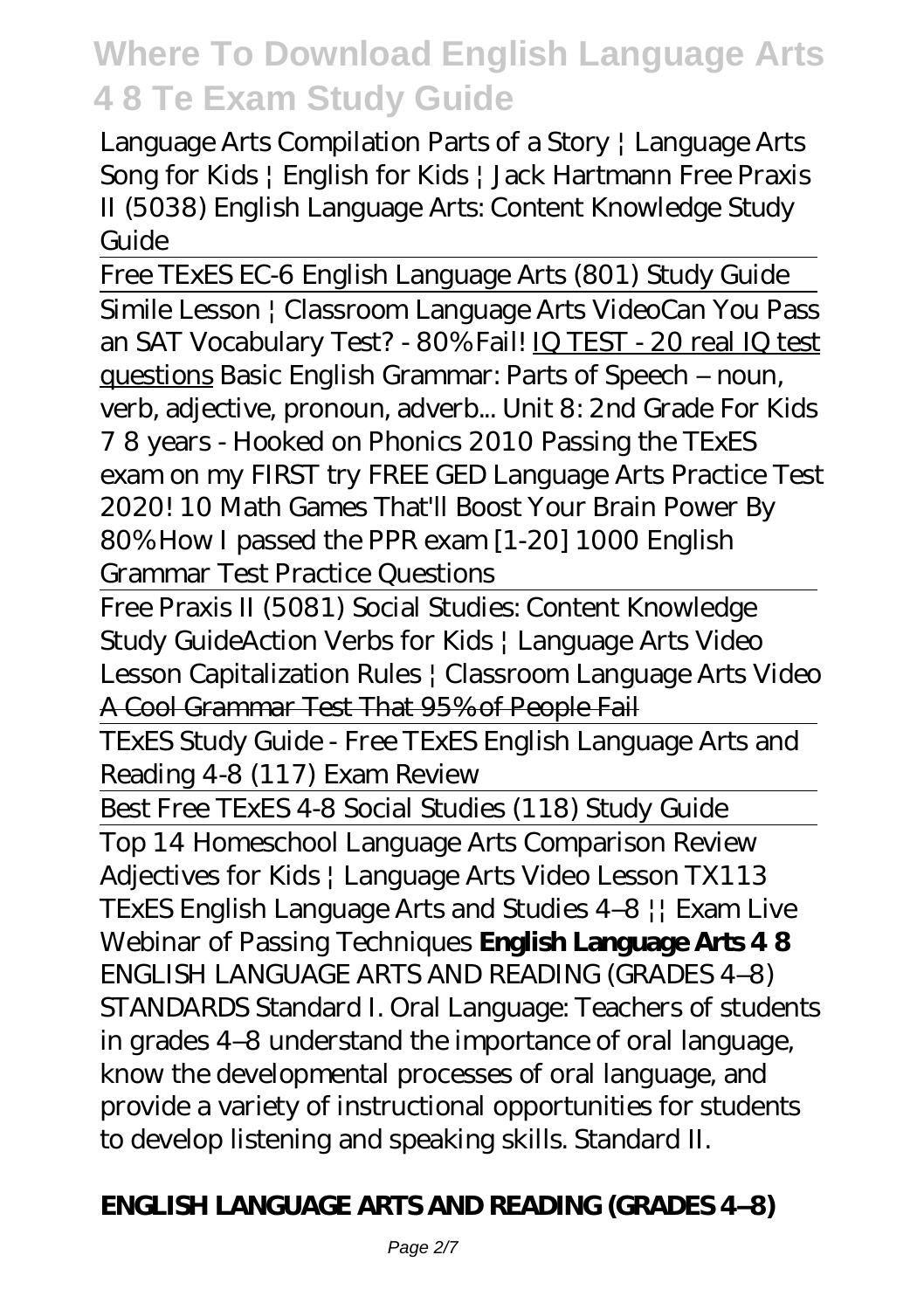#### **STANDARDS**

Taking the TExES English Language Arts and Reading 4-8 exam can be a daunting task. Because its goal is to test your classroom readiness across the spectrum of content, our TExES English Language Arts 4-8 study guide covers a lot of ground. 278

### **TExES English Language Arts 4-8 Practice Test & Study Guide**

What is the passing score for the TExES English Language Arts and Reading 4-8 (117) test? The passing score is 240. What's on the exam? The test has two main content areas. Language Arts, Part I: Oral Language, Early Literacy Development, Word Identification Skills and Reading Fluency. This section contains roughly one-third of the exam's content.

### **TExES English Language Arts and Reading 4-8 (117) Exam Review**

English/Language Arts 4-8. STUDY. Flashcards. Learn. Write. Spell. Test. PLAY. Match. Gravity. Created by. amandaiii. Terms in this set (17) Phoneme. the smallest part of spoken language that makes a difference in the meaning of words. grapheme. is the smallest part of written language that represents a phoneme in the spelling of a word.

### **English/Language Arts 4-8 Flashcards | Quizlet**

English Language Arts and Reading 4–8 (117) Preparation Materials. Alert. Effective January 1, 2021, candidates seeking certification in this area will be required to take a revised version of the English Language Arts and Reading 4–8 exam and the new, standalone Science of Teaching Reading exam. The revised English Language Arts and Reading 4–8 exam being administered beginning in 2021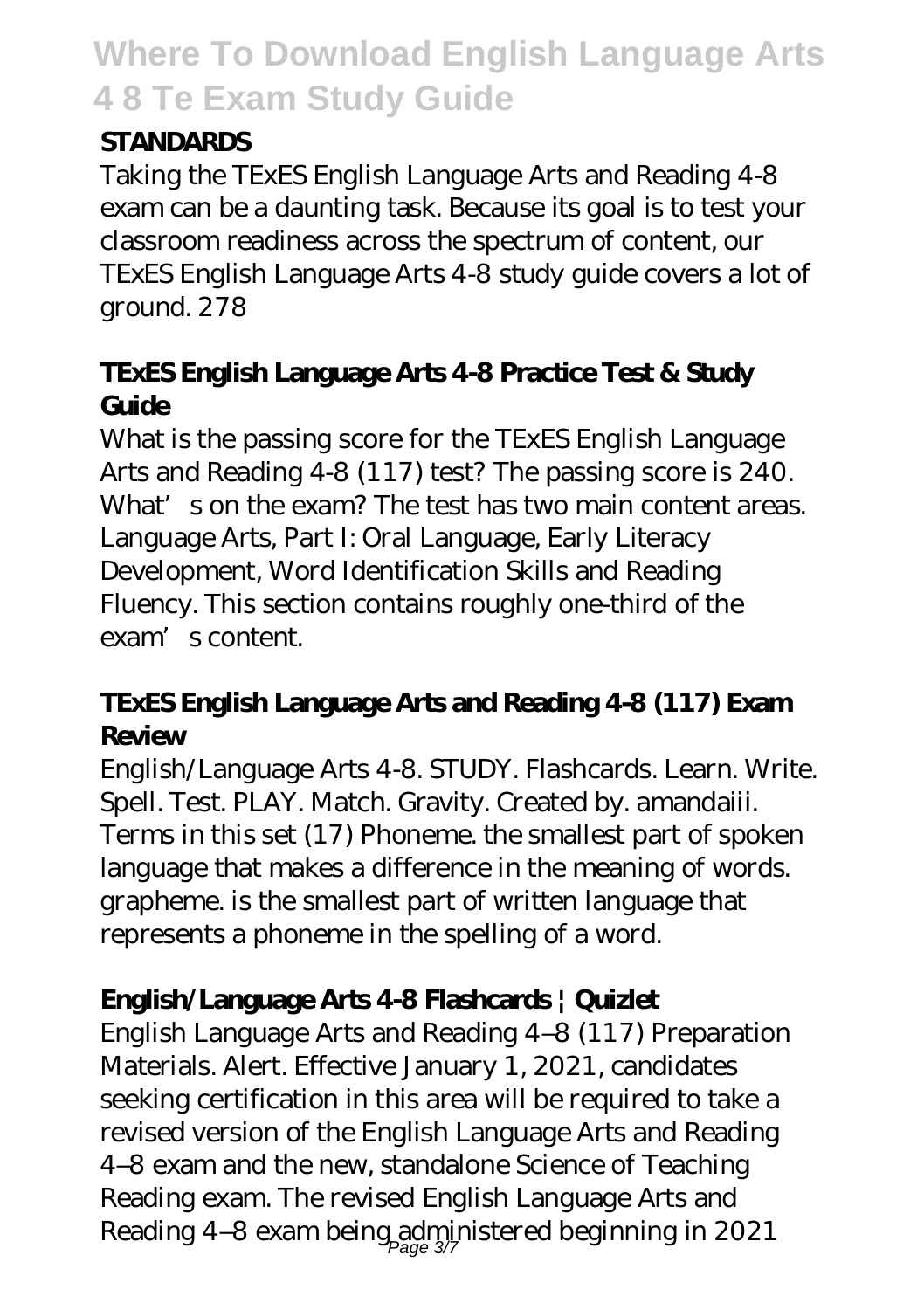will not include items that overlap with content tested on the Science of Teaching Reading exam.

#### **English Language Arts and Reading 4–8 (117) Preparation ...**

TExES English Language Arts and Reading 4-8 Practice Test (117) Test design. The exam is a five-hour computeradministered test (CAT) which consists of 100 multiplechoice questions. Registration, cost, dates and delivery methods. There are three ways to register for the exam. You can register ...

### **TExES English Language Arts and Reading 4-8 Practice (2020)**

The TExES English Language Arts and Reading 4–8 (117) test is designed to assess whether a test taker has the requisite knowledge and skills that an entry-level educator in this field in Texas public schools must possess. The 100 multiple-choice questions are based on the English Language Arts and Reading 4–8 test framework.

### **English Language Arts and Reading 4-8 (117) Preparation Manual**

TX PACT: English Language Arts and Reading: Grades 4–8 (717) TX PACT: English Language Arts and Reading: Grades 4–8 (717) Note: Individuals seeking to fulfill the PACT English Language Arts and Reading/Social Studies Grades 4–8 testing requirements must pass this exam and the TX PACT: Social Studies: Grades 4–8 (718) exam.

### **TX PACT: English Language Arts and Reading: Grades 4–8 (717)**

4-8 English, Language Arts, & Reading: General Education Core Curriculum Communication - 6 Hours: ENGL 1301 - ...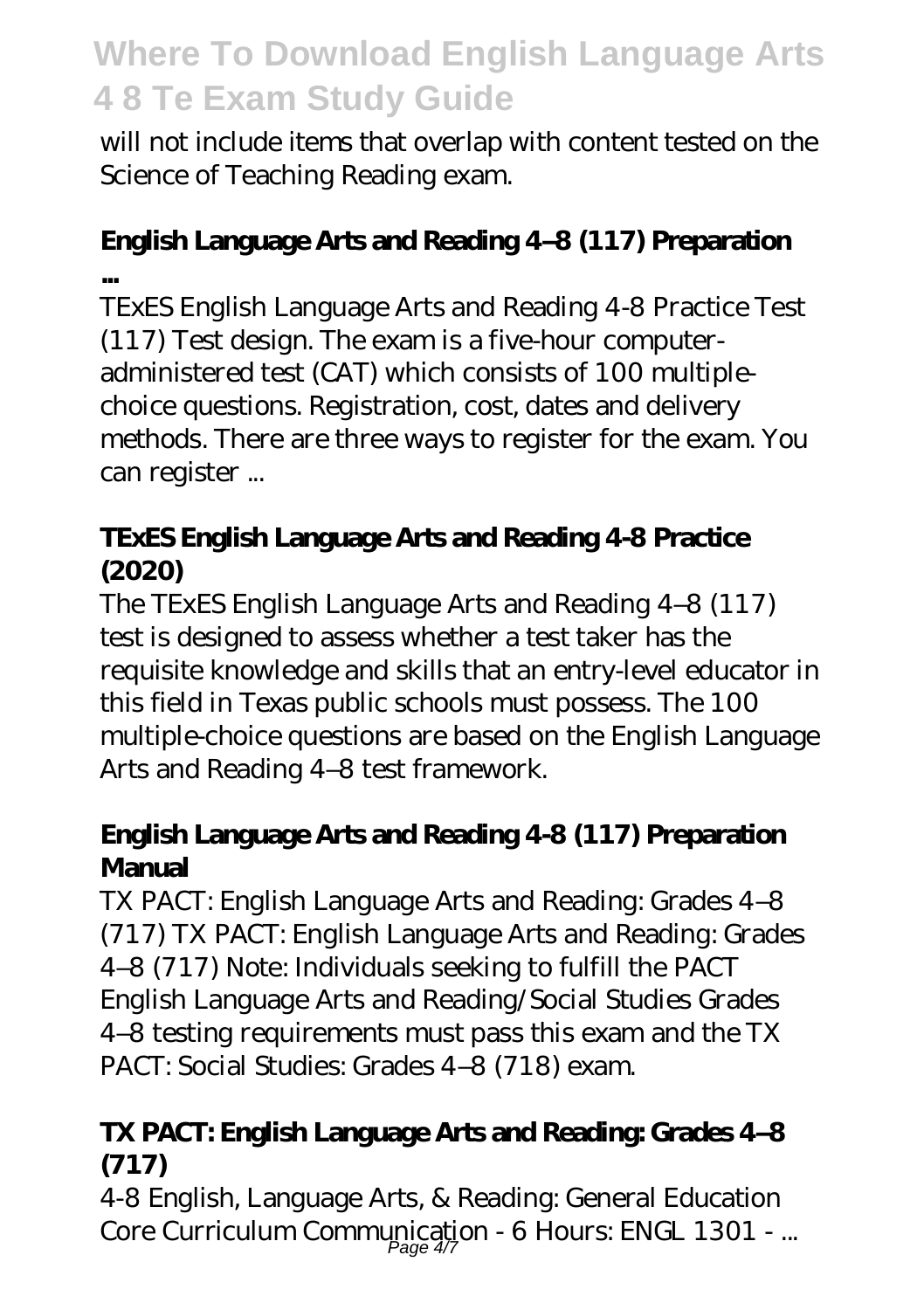### **BS Interdisciplinary 4 - 8 English Language, Art, Reading ...**

Teachers during eighth grade should focus on spoken and written content in the English language. An eighth-grader should have excellent reading and writing skills along with correct pronunciation and accurate punctuation practices. Given below are some of the things that the eighth-graders learn in their English class: Writing Skills

### **Grade 8 Language Arts Worksheets - English Worksheets Land**

The TExES English Language Arts and Reading/Social Studies 4–8 (113) test is designed to assess whether an examinee has the requisite knowledge and skills that an entry-level educator in this field in Texas public schools must possess. The 120 multiple-choice questions are based on the English Language Arts and

### **English Language Arts and Reading/ Social Studies 4–8 (113 ...**

About This Test The Pennsylvania Grades 4-8 Subject Concentration: English Language Arts test measures whether prospective Pennsylvania middle school English language arts teachers have the knowledge, skills, and abilities believed necessary for competent professional practice.

### **Pennsylvania Grades 4-8 Subject Concentration: English ...**

Test and improve your knowledge of TExES English Language Arts and Reading 4-8 (117): Practice & Study Guide with fun multiple choice exams you can take online with Study.com

### **TExES English Language Arts and Reading 4-8 (117 ...**

The revised English Language Arts and Reading 4-8 exam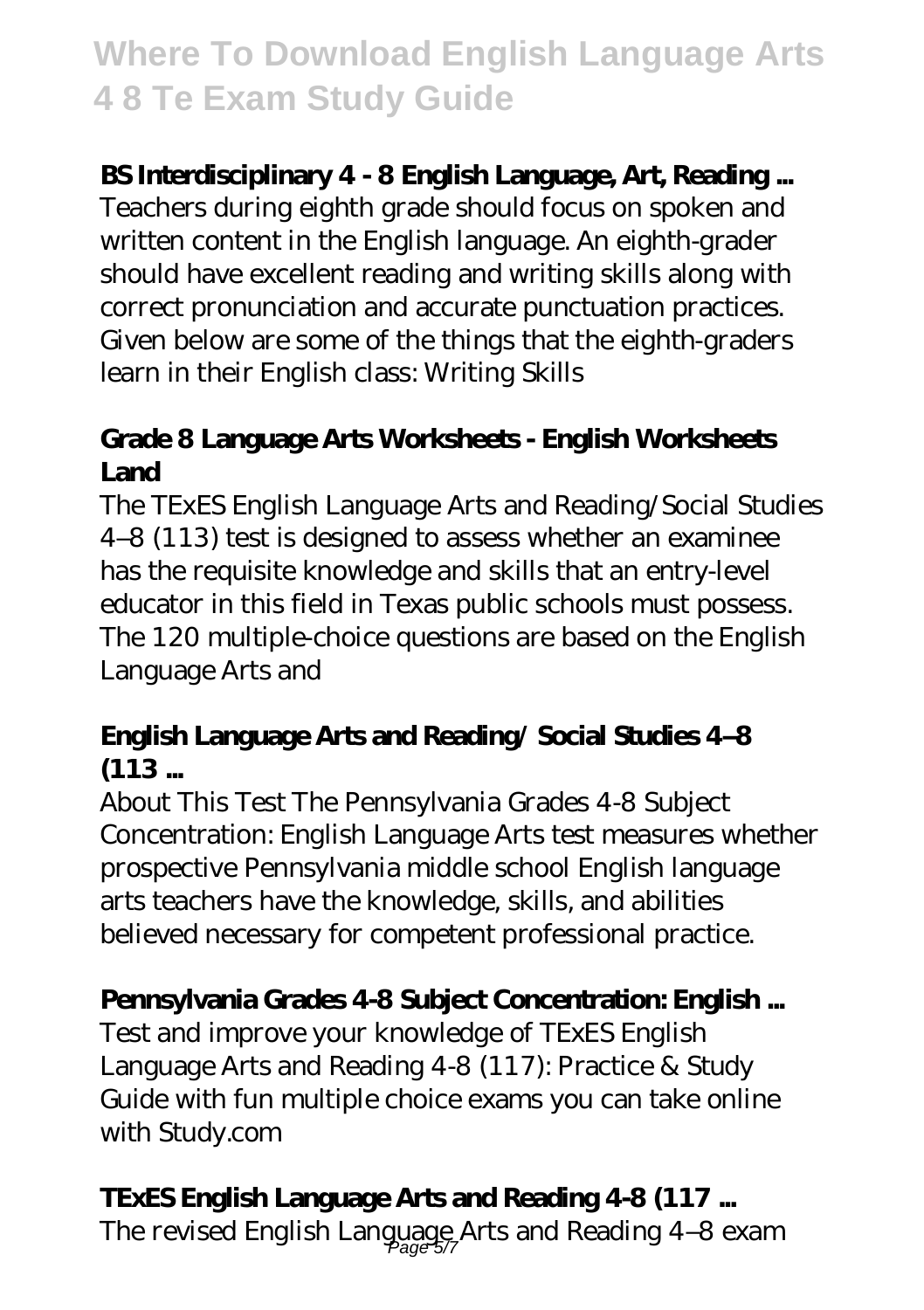being administered beginning in 2021 will not include items that overlap with content tested on the Science of Teaching Reading exam. The number of selected-response questions and testing time for the revised exam will remain the same as the current version.

### **English Language Arts and Reading 4–8 (117) tx.nesinc.com**

ii ®SpringBoard English Language Arts Grade 8 About the ColleGe boArd The College Board is a mission-driven not-forprofit organization that connects students to college success and opportunity. Founded in 1900, the College Board was created to expand access to higher education.

### **Springboard English Language Arts Grade 8 Answers**

Today you will be reading a speech by Mohandas K. Gandhi- a famous icon for non-violent political resistance. ENGLISH LANGUAGE ARTS 4 : 8.4.3 Speech- Gandhi "Defending Nonviolent Resistance" | Free Sign Up!

### **ENGLISH LANGUAGE ARTS 4 : 8.4.3 Speech- Gandhi "Defending ...**

English Language Arts 4 Curriculum Guide (2017) English Language Arts Curriculum Guide Grade 5 (2013 Interim Edition) English Language Arts Curriculum Guide Grade 6 (2014) English Language Arts 7 Curriculum Guide (2016) English Language Arts 8 Curriculum Guide (2016) English Language Arts 9 Curriculum Guide (2017) English 1201 Curriculum Guide ...

### **English Language Arts - Education**

Teacher, English/Language Arts 4-8. Teacher, English/Language Arts 4-8 Houston ISD Houston, TX. 7 days ago. Teacher Assistant. Teacher Assistant The Monarch